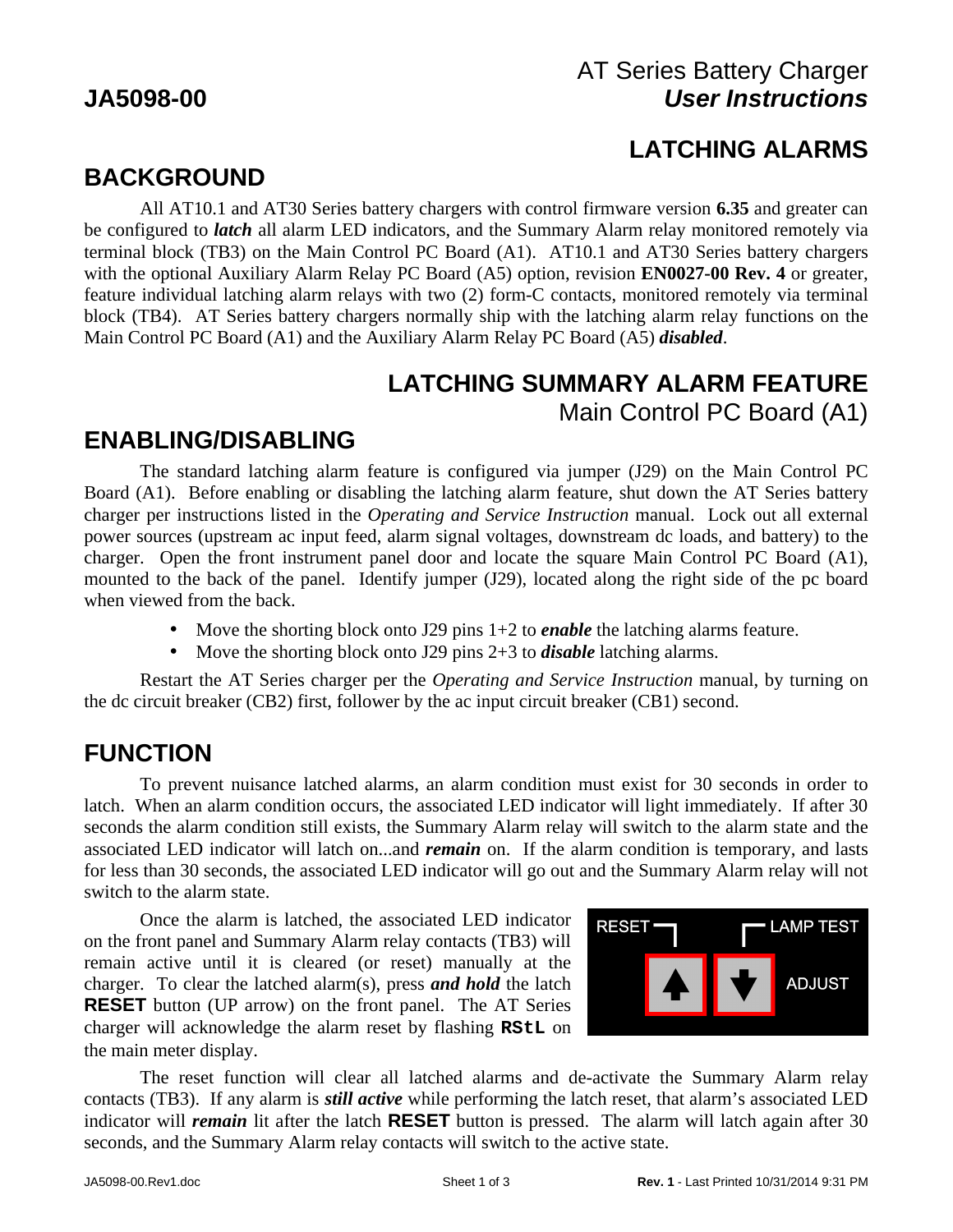## AT Series Battery Charger **JA5098-00** *User Instructions*

## **LATCHING ALARMS**

## **LIMITATIONS** (standard latching)

With this standard latching alarm feature, only the front panel alarm indicator LEDs and the Summary Alarm relay contacts (TB3) on the Main Control PC Board (A1) will latch. The alarm status reported by the optional Auxiliary Alarm Relay PC Board (A5) and monitored on remote terminal block (TB4) will *not* latch. Likewise, the alarm signals (via Modbus or DNP3) from an optional Communications Module PC Board (A12) will *not* latch. The alarm status reported by Auxiliary Relay Board and the Communication Module will reflect the true dynamic status of all alarms, even when the standard latching alarm feature is enabled on the Main Control PC Board (A1) via jumper (J29). The relays on the optional Auxiliary Alarm Relay PC Board (A5) can be configured to latch as well. This feature is detailed in two (2) sections below.

### **RECTIFIER OVER-TEMPERATURE ALARM**

The AT Series rectifier over-temperature condition is *not* classified as a latching alarm. If the Main Control PC Board (A1) detects an over-temperature condition (212  $\degree$ F /100  $\degree$ C) for any one (1) of the thermal switch(es) (S2x) located on the rectifier heat sink(s), error code (**E13**) will appear on the front panel meter display. Also, the Summary Alarm relay (TB3) will switch to the alarm state. On standard AT Series battery chargers there are no discreet form-C alarm relay contacts for a rectifier over-temp condition.

The latch **RESET** button will *not* clear the rectifier over-temp alarm error code (**E13**), nor will it reset the Summary Alarm relay (TB3) triggered by the over-temp condition. The only way to clear a rectifier over-temp alarm is to *cycle power*. Turn off both the ac input circuit breaker (CB1) and dc output circuit breaker (CB2). Restart the AT Series charger per the *Operating and Service Instruction* manual, by turning on the dc circuit breaker (CB2) first, follower by the ac input circuit breaker (CB1) second.

### **INDIVIDUAL LATCHING ALARMS** Auxiliary Alarm Relay PC Board (A5)

## **ENABLING/DISABLING**

The individual latching alarms are only available when the optional Auxiliary Alarm Relay PC Board (A5) is installed in an AT Series charger. Each of the six (6) standard AT Series alarm relays can be independently configured to be either latching or unlatching, by means of DIP switches. The latching alarm DIP switches are normally set from the factory in the **OFF** (non-latched) position.

Before configuring the individual latching alarms, shut down the AT Series battery charger per instructions listed in the *Operating and Service Instruction* manual. Lock out all external power sources (upstream ac input feed, alarm signal voltages, downstream dc loads, and battery) to the charger. Refer to the standard Internal Component Layout drawings first, in Appendix C of the manual. Identify the location of the Auxiliary Alarm Relay PC Board (A5) on the layout drawings of the charger.